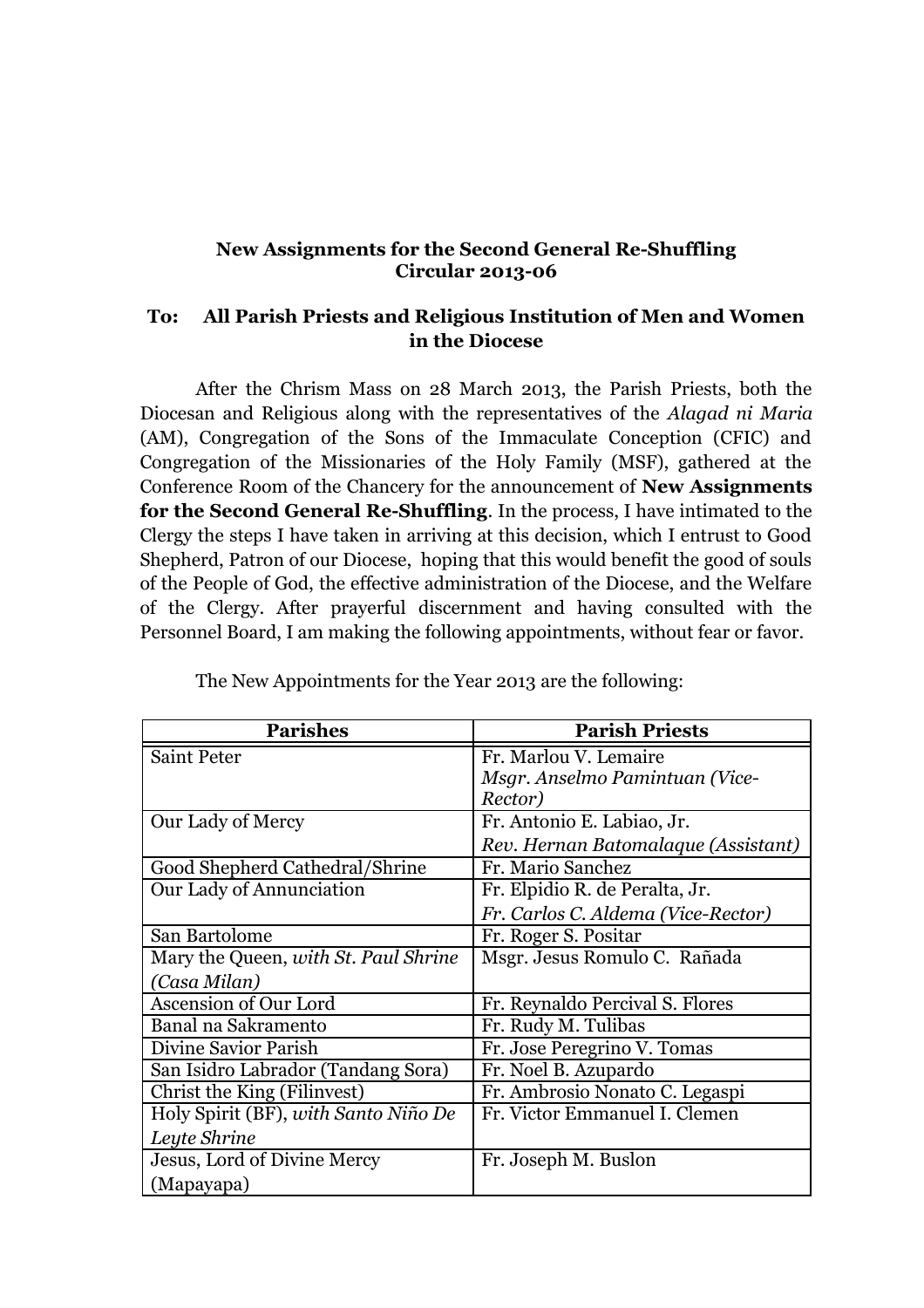| Ina ng Buhay                         | Fr. Christopher V. Santos           |
|--------------------------------------|-------------------------------------|
| Our Lady of Fatima                   | Fr. Daniel Allan D. Samonte         |
| Kristong Hari                        | Fr. Roland P. Jaluag                |
| <b>Sacred Heart</b>                  | Fr. Melchor T. Balinggao            |
| <b>Holy Trinity</b>                  | Fr. Jaime Z. Lara                   |
|                                      | Fr. Gomer Adlaon (Administrator     |
|                                      | until Fr. Jaime Z. Lara arrives)    |
| Mother of the Redeemer               | Fr. Tomas F. Flores, Jr.            |
| The Our Father                       | Fr. Antonio Dela Cruz, O.Carm       |
|                                      | (Administrator)                     |
| Christ, King of the Universe         | Fr. Danilo P. Pajarillaga           |
| Sta. Lucia                           | Fr. Eleno G. Tepace                 |
| Sta. Krus                            | Fr. Aldrin T. Lopez                 |
| Presentation of Our Lord             | Fr. Rolyn B. Francisco              |
| Our Lady of Guadalupe                | Fr. Miguelito G. Lagrimas           |
| St. Agnes                            | Fr. Bienvenido Luke D. Dobles       |
| San Lorenzo                          | Fr. Juan Bosco P. Abellana          |
| Our Lady of Lourdes                  | Fr. Luciano Ariel Felloni           |
| Pagkabuhay                           | Fr. Montecarlo M. Viloria           |
| Ina ng Laging Saklolo                | Fr. Tristan Jasper D. Laforteza     |
|                                      | (Administrator)                     |
| Jesus, Lord of Divine Mercy (Hobart) | Fr. Leonides T. Laguilles           |
| Christ the King (BF Caloocan)        | Missionaries of the Holy Family     |
| St. Joseph (Barracks)                | Fr. Aristeo M. De Leon              |
|                                      | <b>School Director</b>              |
|                                      | Rev. Christopher Morales (School    |
|                                      | Principal)                          |
| <b>Immaculate Conception</b>         | Congregation of the Sons of the     |
|                                      | <b>Immaculate Conception</b>        |
| Epiphany of the Lord                 | Fr. James D. Nitollama              |
| San Isidro Labrador (Capri)          | Fr. Alvin C. Balean (Administrator) |
| Visitation of Our Lady               | Fr. Jerome U. Rosalinda             |
| Hearts of Jesus and Mary             | Fr. Albert N. Delvo                 |
|                                      | Administrator                       |
| Our Lady of Peace & Good Voyage      | Fr. Jose Eliseo B. Buenviaje        |
| (Old Balara)                         |                                     |
| St. Joseph, the Worker (NPC)         | Alagad ni Maria                     |

The individual Appointment Letters shall be given on the turn-over meeting between in-coming and out-going Parish Priests, from May 17 to 30, 2013. The instructions for the process of take-over will be provided in another Circular.

These appointments are final, and I entrust that both the Clergy and the Laity will be renewed and refreshed by the opportunities presented by the General Reshuffling of Parish Assignments. I trust that we go wherever the Holy Spirit blows.